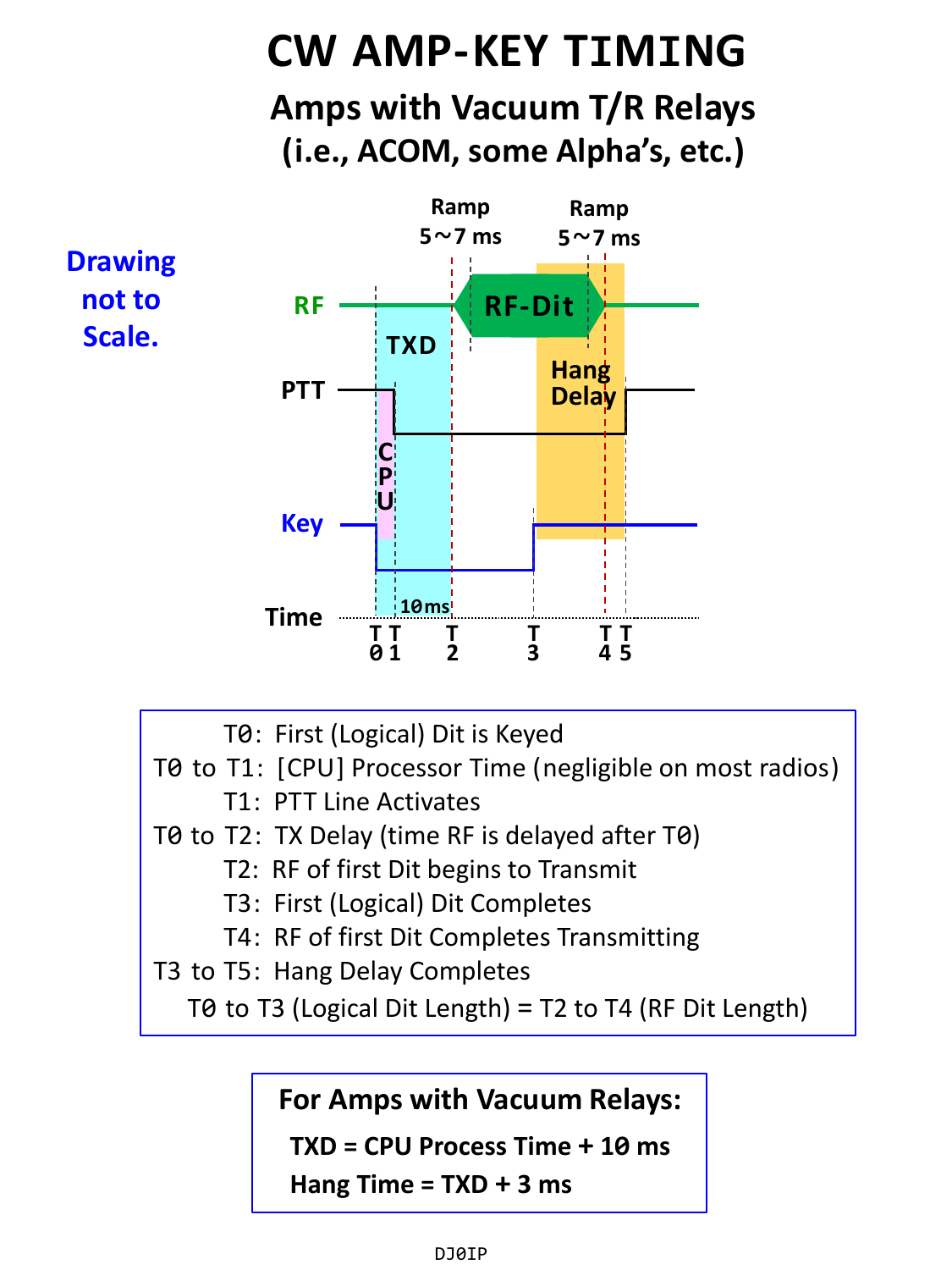# **CW AMP-KEY TIMING Amps with Fast Plastic T/R Relays (i.e., Ameritron ALS-600, Panasonic Relays, etc.)**



- T0: First (Logical) Dit is Keyed
- T0 to T1: [CPU] Processor Time (negligible on most radios)
	- T1: PTT Line Activates
- T0 to T2: TX Delay (time RF is delayed after T0)
	- T2: RF of first Dit begins to Transmit
	- T3: First (Logical) Dit Completes
	- T4: RF of first Dit Completes Transmitting
- T3 to T5: Hang Delay Completes

T0 to T3 (Logical Dit Length) = T2 to T4 (RF Dit Length)

## **For Amps with Open-Frame Relays:**

**TXD = CPU Process Time + 15 ms**

**Hang Time = TXD + 3 ms + ¼ Sec. or more**